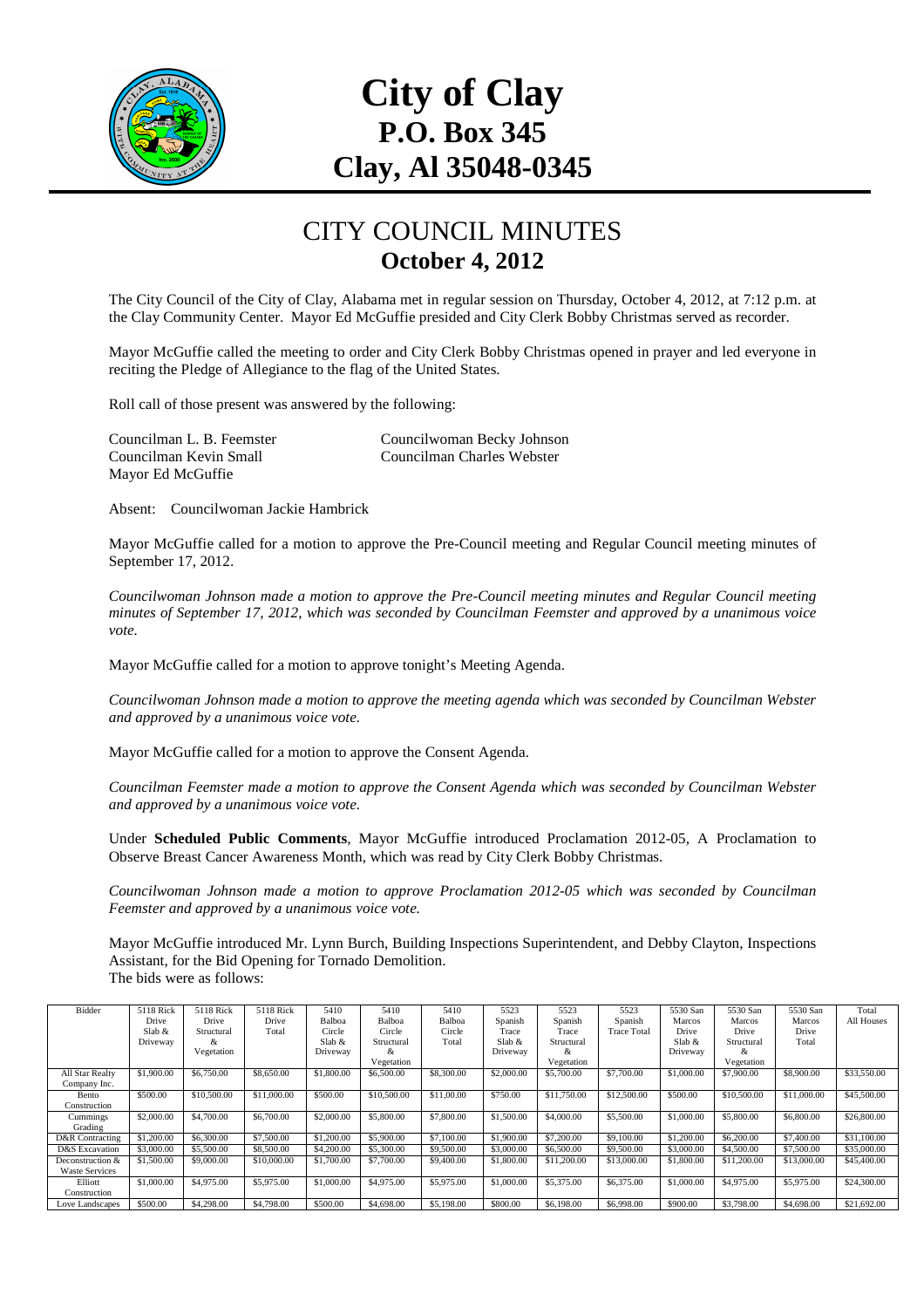

## **CITY OF CLAY CITY COUNCIL MINUTES October 4, 2012**

| Bidder       | 5118 Rick  | 5118 Rick  | 5118 Rick   | 5410       | 5410       | 5410        | 5523       | 5523       | 5523               | 5530 San   | 5530 San   | 5530 San    | Total       |
|--------------|------------|------------|-------------|------------|------------|-------------|------------|------------|--------------------|------------|------------|-------------|-------------|
|              | Drive      | Drive      | Drive       | Balboa     | Balboa     | Balboa      | Spanish    | Spanish    | Spanish            | Marcos     | Marcos     | Marcos      | All Houses  |
|              | Slab &     | Structural | Total       | Circle     | Circle     | Circle      | Trace      | Trace      | <b>Trace Total</b> | Drive      | Drive      | Drive       |             |
|              | Driveway   | &          |             | Slab &     | Structural | Total       | $S$ lab &  | Structural |                    | Slab $\&$  | Structural | Total       |             |
|              |            | Vegetation |             | Driveway   | &          |             | Driveway   | α          |                    | Driveway   | &          |             |             |
|              |            |            |             |            | Vegetation |             |            | Vegetation |                    |            | Vegetation |             |             |
| Mark Keel    | \$1,797.00 | \$4,537.00 | \$6,334.00  | \$1,997.00 | \$4,137,00 | \$7,234.00  | \$1,797.00 | \$5,437.00 | \$6,134.00         | \$1,797.00 | \$5,537.00 | \$7,334,00  | \$27,036.00 |
| Construction |            |            |             |            |            |             |            |            |                    |            |            |             |             |
| R&K          | \$1,675.00 | \$9,875.00 | \$11,550.00 | \$1,675.00 | \$9,875.00 | \$11,550.00 | \$1,675.00 | \$9,875.00 | \$11,550.00        | \$1,675.00 | \$9,875.00 | \$11,550.00 | \$46,200,00 |
| Construction |            |            |             |            |            |             |            |            |                    |            |            |             |             |
| Tomlin       |            | \$7,200,00 | \$7,200,00  |            | \$7,200,00 | \$7,200,00  |            | \$7,200,00 | \$7,200.00         |            | \$7,200,00 | \$7,200,00  | \$28,800.00 |
| Excavation   |            |            |             |            |            |             |            |            |                    |            |            |             |             |
| Lamar Moore  | \$1,450.00 | \$4,650.00 | \$6,100.00  | \$1,350.00 | \$4,950,00 | \$6,300,00  | \$1,490.00 | \$5,850,00 | \$7,340.00         | \$1,550.00 | \$4,600.00 | \$6,150.00  | \$25,890.00 |

The Mayor explained that the bid packets will be reviewed and the bids will be awarded at the next City Council meeting.

Under **Reports from Standing Committees** Councilman Feemster was recognized for a report from the **Public Safety Committee**. Councilman Feemster announced that he, Mrs. Gayle Kosher, and Mrs. Pat Feemster cleaned out the storm center and donated the remaining items to Mission Possible.

Councilwoman Hambrick was not present for a report from the **Committee on Community Development, Environmental, Historical, Library and Seniors.** 

Councilwoman Johnson was recognized for a report from the **Committee on Annexation, Business, Census, Planning & Zoning and Schools**. She discussed the following items: (1) Councilwoman Hambrick is ill. (2) Library Craft night will take place October 11 at the Community Center. (3) The next City Council meeting will be held on Thursday October 18 and there will be a Breast Cancer Awareness Reception beforehand. It will begin at 6:00 pm. (4) Clay Chalkville Middle School will host a Pink Out Celebration on October 25 and requests that everyone wear pink. (5) Veteran's Day Luncheon will be held on November 12 at the Grayson Valley Country Club. (6) Clay Christmas Parade will take place on December 8 at 3:30 pm. The Christmas Tree Lighting will take place after the parade. (7) The Chamber of Commerce is hosting the Butterbean Festival October 5 and 6.

Under **Committee on Building Inspections, Sanitation, Streets and Utilities** Councilman Small stated that October 1<sup>st</sup> was the third anniversary of the Clay Public Library's opening. He reported that the Clay, Pinson, and Trussville libraries would host an informational meeting for Construction Education Foundation of Alabama (CEFA) which offers technical skills training for the unemployed and underemployed. The meeting will take place on October 9<sup>th</sup> at the Clay Community Center. Councilman Small explained that three months ago the Council passed a motion to hire a library clerk for a trial period. He further explained that the current library clerk is unable to continue working. He stated that the clerk position only has three months left in the original trial period specified by the motion made in July 2012. He indicated that he would like to make this position more attractive to potential library employee candidates.

*Councilman Small made a motion to extend the library clerk position for an additional 6 months, which was seconded by Councilwoman Johnson and approved by a unanimous voice vote.* 

Councilman Small announced Trussville Clay Road is fully paved and thanked Jefferson County for paving. Councilwoman Johnson stated in reference to the library clerk that the person originally hired had an accident and could no longer fill the position.

Councilman Webster was recognized for a report from the **Committee on Parks and Recreation**. He discussed the lighting proposal presented in Pre-Council by Park Superintendent Will Collins.

*Councilman Webster made a motion to enter into contract with Alabama Power to change the City's rating to LTU in order to save an estimated 42% on lighting expense. The motion was seconded by Councilman Small and approved by a unanimous voice vote.* 

Under **Reading of Petitions, Applications, Complaints, Appeals, Communications, etc**. there was nothing to report.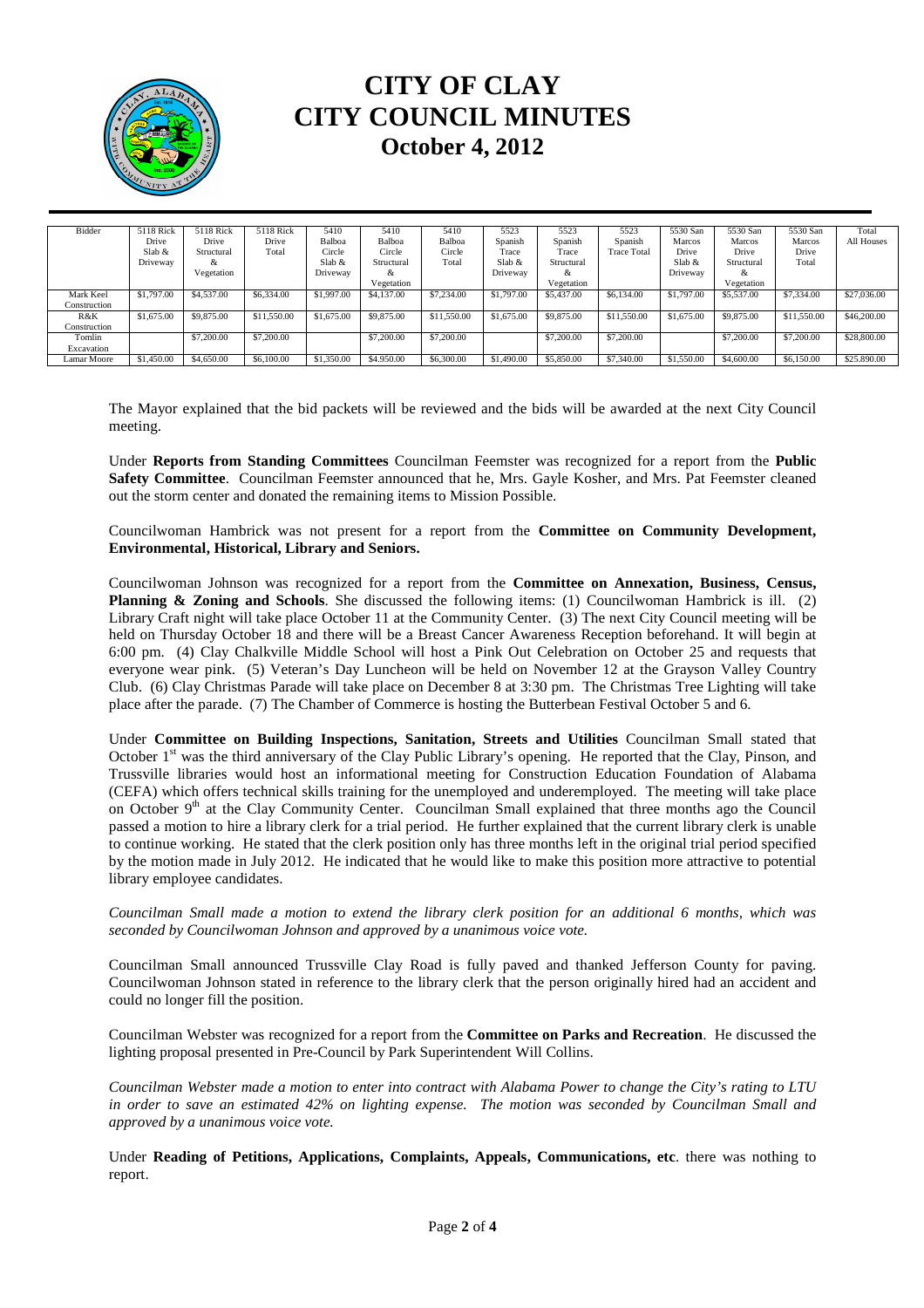

## **CITY OF CLAY CITY COUNCIL MINUTES October 4, 2012**

Under the **City Clerk's Report**, City Clerk Bobby Christmas introduced Mr. Mike Cason from the Birmingham News who will be the representative from the news to cover our meetings. Mr. Christmas reported the account balances in the 4 & 5 Cent Gasoline Fund = \$82,455.59; 7 Cent Gasoline Fund = \$156,572.68; Capital Improvement Fund = \$98,359.50; Contractors Bond = \$58,375.76; General Fund = \$321,159.70; Library Fund = \$6,413.28; and Senior Citizens Fund = \$6,603.24.

Under **Resolutions, Ordinances, Orders and Other Business** Mayor McGuffie called for a motion to enter into unanimous consent.

*Councilman Small made a motion to suspend the regular rules of order and enter into unanimous consent which was seconded by Councilwoman Johnson*.

The motion was put before the council and a roll call vote was conducted with the results as follows:

Yeas: Councilmembers Feemster, Johnson, Small, Webster, and Mayor McGuffie.

Nays: None.

Mayor McGuffie introduced Resolution 2012 – 22, A Resolution Declaring Weeds to be a Public Nuisance and to Eliminate a Nuisance on Private Property, which was read by City Clerk Bobby Christmas.

*Councilwoman Johnson made a motion to approve Resolution 2012-22 which was seconded by Councilman Small.* 

The motion was put before the council and a roll call vote was conducted with the results as follows:

Yeas: Councilmembers Feemster, Johnson, Small, Webster, and Mayor McGuffie.

Nays: None.

Mayor McGuffie called an end to Unanimous Consent and called for **Public Comments** and recognized Mrs. Pat Feemster, President of the Environmental Committee. Mrs. Feemster reported that the City should receive a recycling trailer early next year through Alabama Environmental Council. The trailer will be painted in Clay school colors.

Mayor McGuffie called for any **Mayor / Council comments** and recognized Councilman Small who discussed the roads in the Cross Keys subdivision. The roads in this subdivision include: Somersby Drive, Hanover Parkway, Dandridge Drive, Buckland Mills, Hatchers Run, and Stedman Circle. He stated that the developer who took out the bonds for the roads is dissolving his business. Councilman Small stated that the City could get the bonds signed over to the City if the City takes the roads. He informed the Council that the bonds total \$44,274.14. He said that the cost to finish the roads will cost approximately \$80,000.00. Councilman Small explained that the other option is for the business to file bankruptcy and the bonds go to bankruptcy court which will mean that the City will still get the roads without any money.

*Councilman Small made a motion to accept the bonds and responsibility of the roads.* 

Mayor McGuffie asked if the City would then pay the remaining money to finish the roads. Councilman Small stated that the City would accept the bonds and bid out the finishing of the roads at that point.

Councilman Webster clarified that the money used for the roads in this subdivision will come from the Gas Tax fund.

City Attorney Russ Steen explained that if the developer goes into bankruptcy, then the bonds become part of his assets and would be divided to pay his bills and the City would only get a small portion of the bonds; but, if the City passes this motion, Building Inspections Superintendent Lynn Burch will require future builders in this subdivision to put up a \$25,000.00 cash bond for any damages to the road that may be incurred during construction.